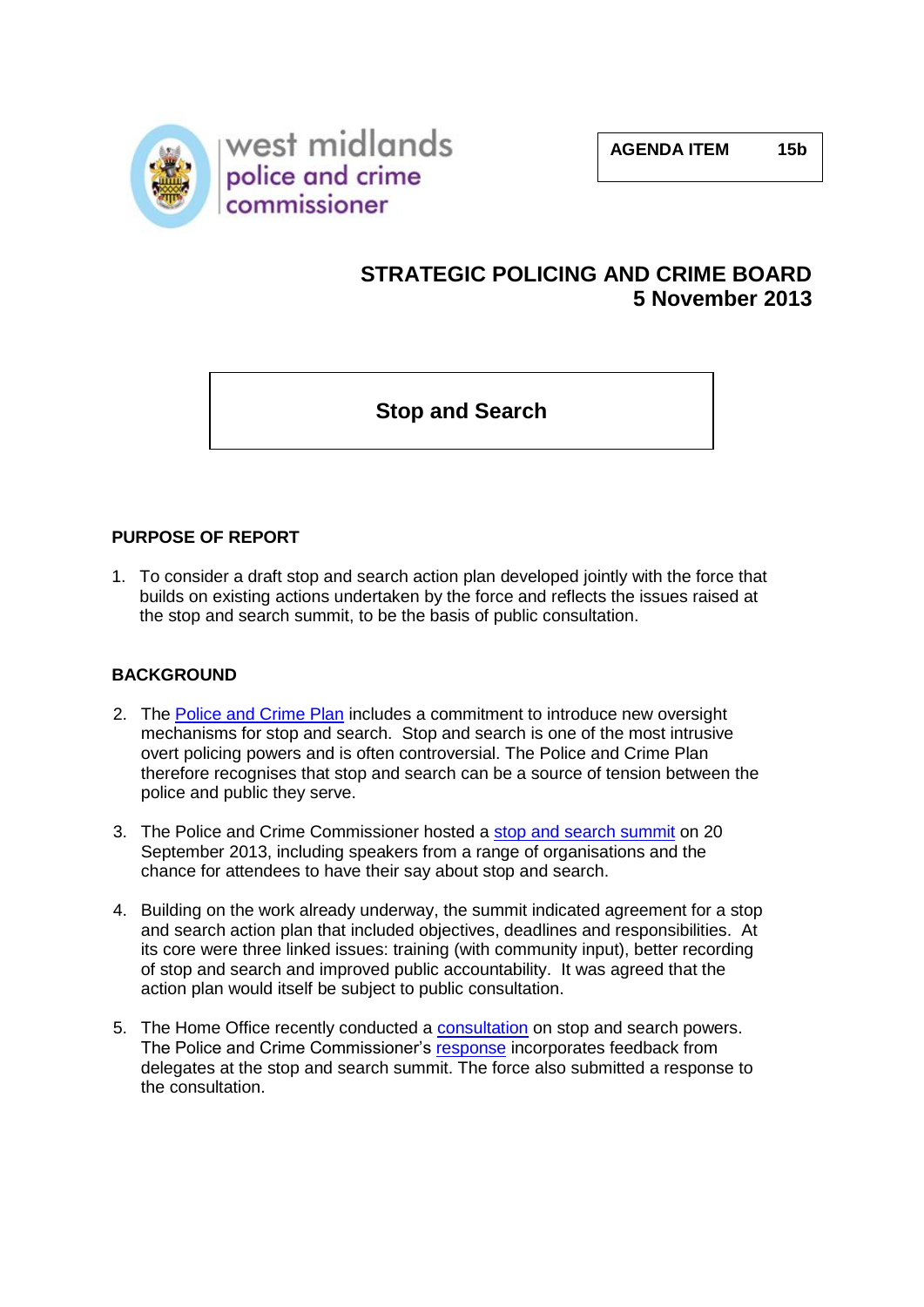# **ACTION PLAN**

| Action                                                                                                                                                                                                                                                                                                                                                                        | Responsibility                                | Timescale                                               | Additional information and<br>progress updates                                                                                                                                                                                                                              |
|-------------------------------------------------------------------------------------------------------------------------------------------------------------------------------------------------------------------------------------------------------------------------------------------------------------------------------------------------------------------------------|-----------------------------------------------|---------------------------------------------------------|-----------------------------------------------------------------------------------------------------------------------------------------------------------------------------------------------------------------------------------------------------------------------------|
| <b>Public Consultation:</b><br>This joint stop and search action<br>plan will be subject to public<br>consultation                                                                                                                                                                                                                                                            | <b>WMOPC</b>                                  | Deadline for responses<br>Friday 20 December<br>2013    | <b>Report to Strategic Policing</b><br>& Crime Board 7 January<br>2014                                                                                                                                                                                                      |
| <b>Training:</b><br>Mandatory stop & search<br>training will be delivered to all<br>front line police officers. The<br>training package will be<br>subject to consultation with<br>representatives of Stop &<br>Search Scrutiny Panels.<br>All front line supervisors will<br>receive additional training<br>regarding their managerial<br>and leadership<br>responsibilities | <b>Chief Superintendent</b><br><b>Burgess</b> | Completion January 2014<br><b>Completion April 2014</b> | The front line training<br>package has already been<br>subjected to internal and<br>public scrutiny and is<br>nearing readiness to be<br>delivered                                                                                                                          |
| <b>Current Technology:</b><br>A review of the Airwave radio<br>terminal experiment for the recording<br>stop & search will take place                                                                                                                                                                                                                                         | <b>Chief Superintendent</b><br><b>Burgess</b> | <b>Completion November</b><br>2013                      | Recording via Airwave<br>terminals is currently in<br>place in Coventry and<br><b>Solihull Local Policing Units</b><br>and within the Operations<br>department. The pilot has<br>shown that although the<br>system has advantages it<br>also has a number of<br>limitations |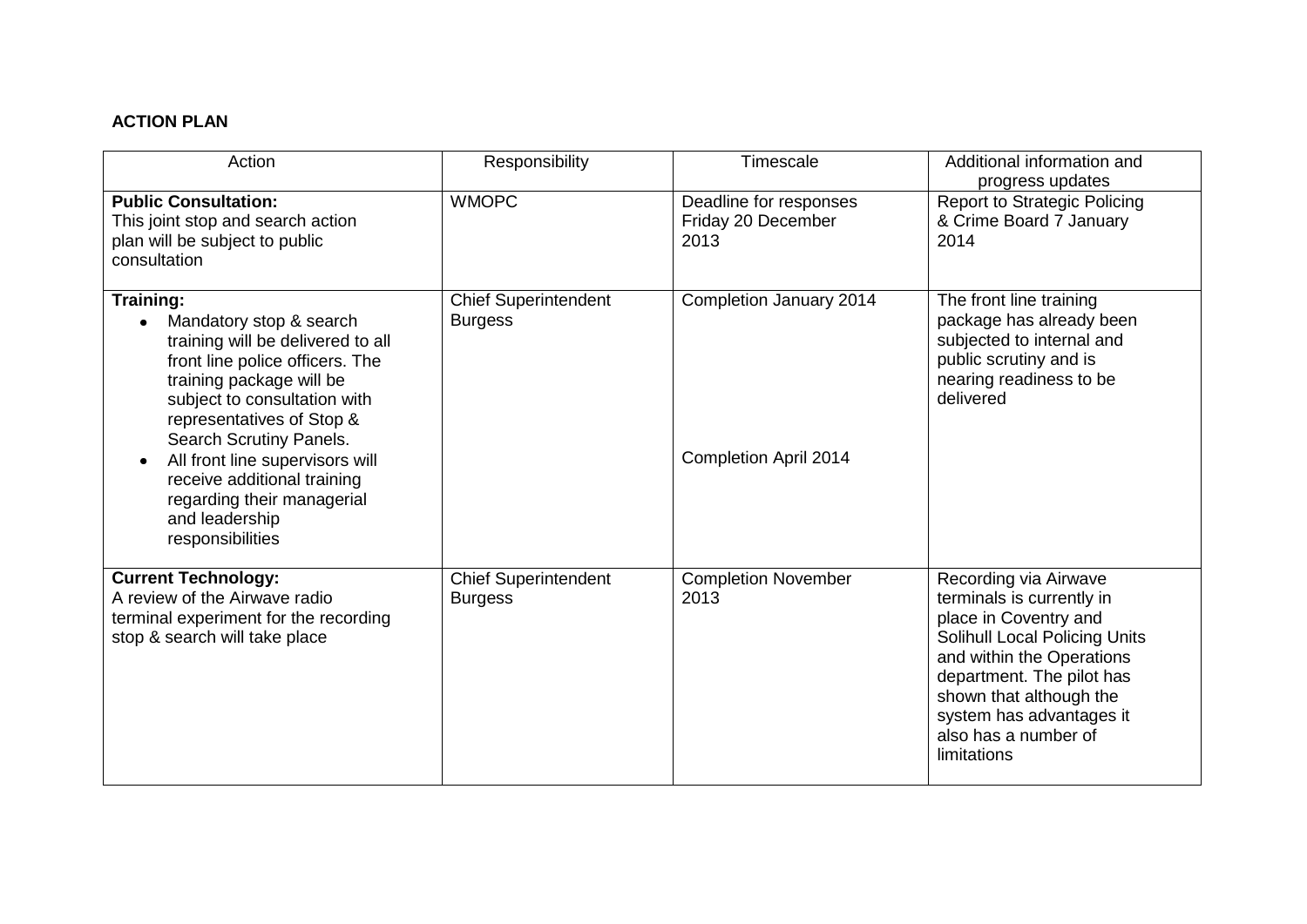| <b>Future Technology:</b><br>An optimum automated recording<br>system which removes the<br>bureaucracy and inaccuracy<br>associated with the current paper<br>based recording system will be<br>developed                                                                                                                                                                                                                            | <b>Chief Superintendent</b><br><b>Burgess</b>                | Anticipated completion<br>April 2014 | A project team has been<br>established and scoping<br>work, including the<br>identification of operational<br>requirements, is taking<br>place                                      |
|--------------------------------------------------------------------------------------------------------------------------------------------------------------------------------------------------------------------------------------------------------------------------------------------------------------------------------------------------------------------------------------------------------------------------------------|--------------------------------------------------------------|--------------------------------------|-------------------------------------------------------------------------------------------------------------------------------------------------------------------------------------|
| Intelligence Led:<br>The force needs to achieve a<br>position whereby the use of stop and<br>search is intelligence led and is<br>integrated into patrol plans                                                                                                                                                                                                                                                                       | <b>Chief Superintendent</b><br><b>Burgess</b>                | Completion January 2014              | A pilot site at Birmingham<br>West and Central LPU is to<br>begin in November 2013                                                                                                  |
| <b>Management Information:</b><br>The distribution of accurate data that<br>allows the force to scrutinise the<br>activity and assess the effectiveness<br>of individual officers, teams and<br>entire policing units must be<br>achieved. This data will also allow<br>the force to provide communities<br>with an accurate account of how<br>effective and proportionate its use of<br>stop and search is in any given<br>locality | <b>Chief Superintendent</b><br><b>Burgess</b>                | Ongoing                              | The first LPU specific data<br>sets that included arrest<br>rates and race<br>proportionality rates were<br>produced and distributed to<br>senior police leaders in<br>October 2013 |
| <b>Public Information:</b><br>Stop and search data is to be made<br>available via an online geographic<br>interface facilitated through the force<br>and PCC's websites                                                                                                                                                                                                                                                              | <b>WMOPC &amp; Chief</b><br>Superintendent<br><b>Burgess</b> | Anticipated completion<br>April 2014 | This is interdependent with<br>the role out of the new<br>automated stop and search<br>recording system                                                                             |
| <b>Public Knowledge:</b><br>There will be a 'Know Your Rights'                                                                                                                                                                                                                                                                                                                                                                       | <b>WMOPC</b>                                                 | Anticipated completion<br>April 2014 | This is interdependent with<br>the role out of the new                                                                                                                              |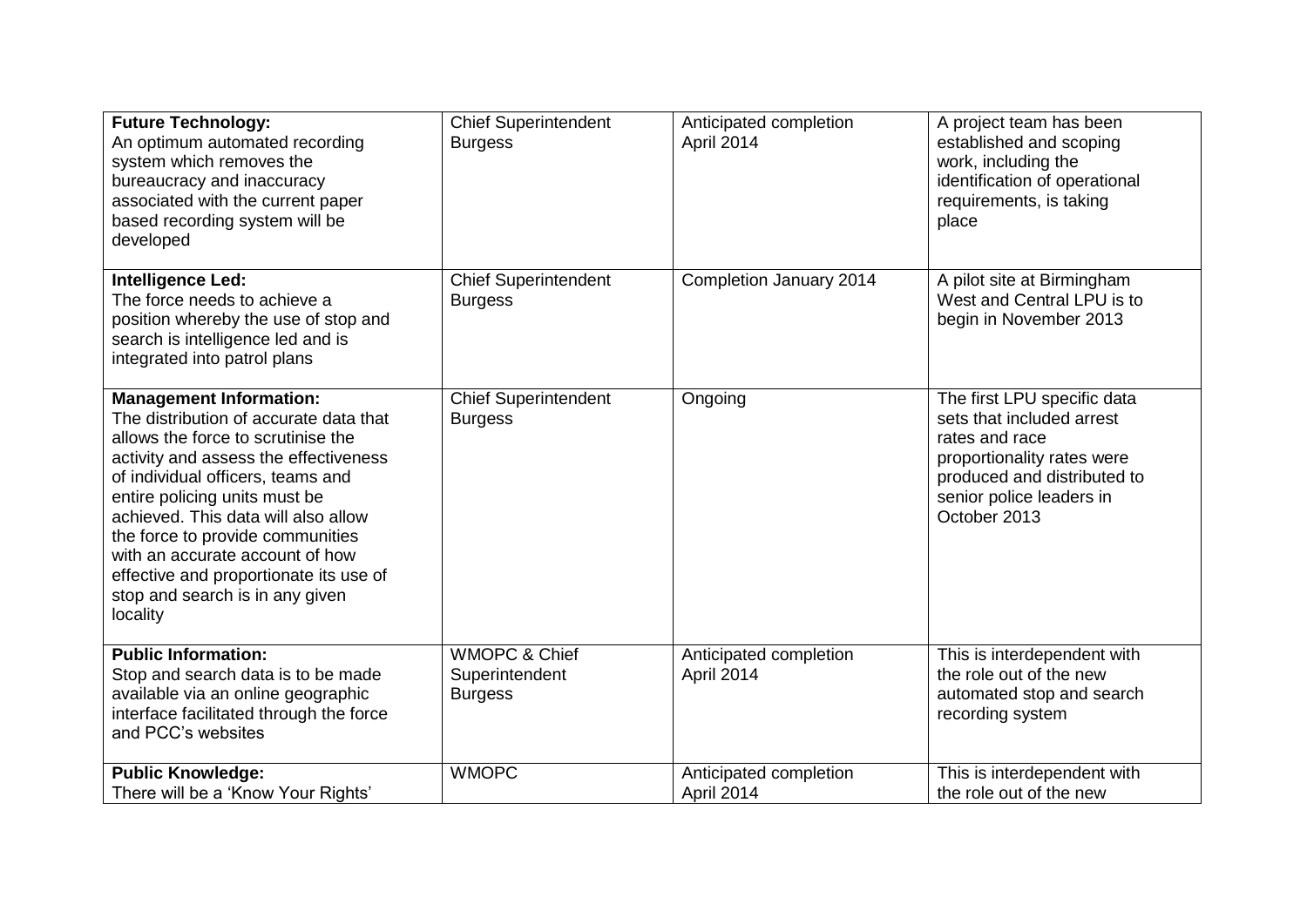| publicity campaign delivered through<br>social media. The record of receipt<br>to be issued following a stop and<br>search under the new automated<br>system will also include details of an<br>individual's rights in respect of stop<br>and search                                                                                                                                                                                  |                                                       |                                                                                          | automated stop and search<br>recording system                                                                                                |
|---------------------------------------------------------------------------------------------------------------------------------------------------------------------------------------------------------------------------------------------------------------------------------------------------------------------------------------------------------------------------------------------------------------------------------------|-------------------------------------------------------|------------------------------------------------------------------------------------------|----------------------------------------------------------------------------------------------------------------------------------------------|
| <b>Public Scrutiny:</b><br>A review of the ten locally based<br>stop and search scrutiny panels is to<br>take place to achieve consistency<br>and the sharing of best practice. The<br>ten local panels will be invited to<br>meet with the PCC bi-annually.<br>Local scrutiny panels will be asked<br>to consider inviting members of local<br>authority crime and disorder<br>overview and scrutiny committees to<br>their meetings | <b>Chief Superintendent</b><br>Burgess & WMOPC        | <b>Report to Strategic</b><br>Policing & Crime Board 7<br>January 2014                   | The review of the ten local<br>scrutiny panels has<br>commenced                                                                              |
| <b>Section 60 Review:</b><br>A review of the force's use of<br>Section 60 authorities to search<br>under the Criminal Justice and<br>Public Order Act 1994 is to take<br>place                                                                                                                                                                                                                                                        | <b>Chief Superintendent</b><br><b>Burgess</b>         | <b>Report to Strategic</b><br>Policing & Crime Board 7<br>January 2014                   | Force policy dictates that<br>pre-planned Section 60<br>authorisations now require<br>approval from an Assistant<br>Chief Constable or above |
| <b>Schedule 7 Review:</b><br>Implications of proposed changes to<br>Schedule 7 Stop and Search are to<br>be reviewed in the context of current<br>use of this power by West Midlands<br>Police                                                                                                                                                                                                                                        | <b>Detective</b><br>Superintendent<br><b>Southern</b> | Include in report to<br><b>Strategic Policing &amp;</b><br>Crime Board 7 January<br>2014 | The government recently<br>announced changes to<br>Schedule 7                                                                                |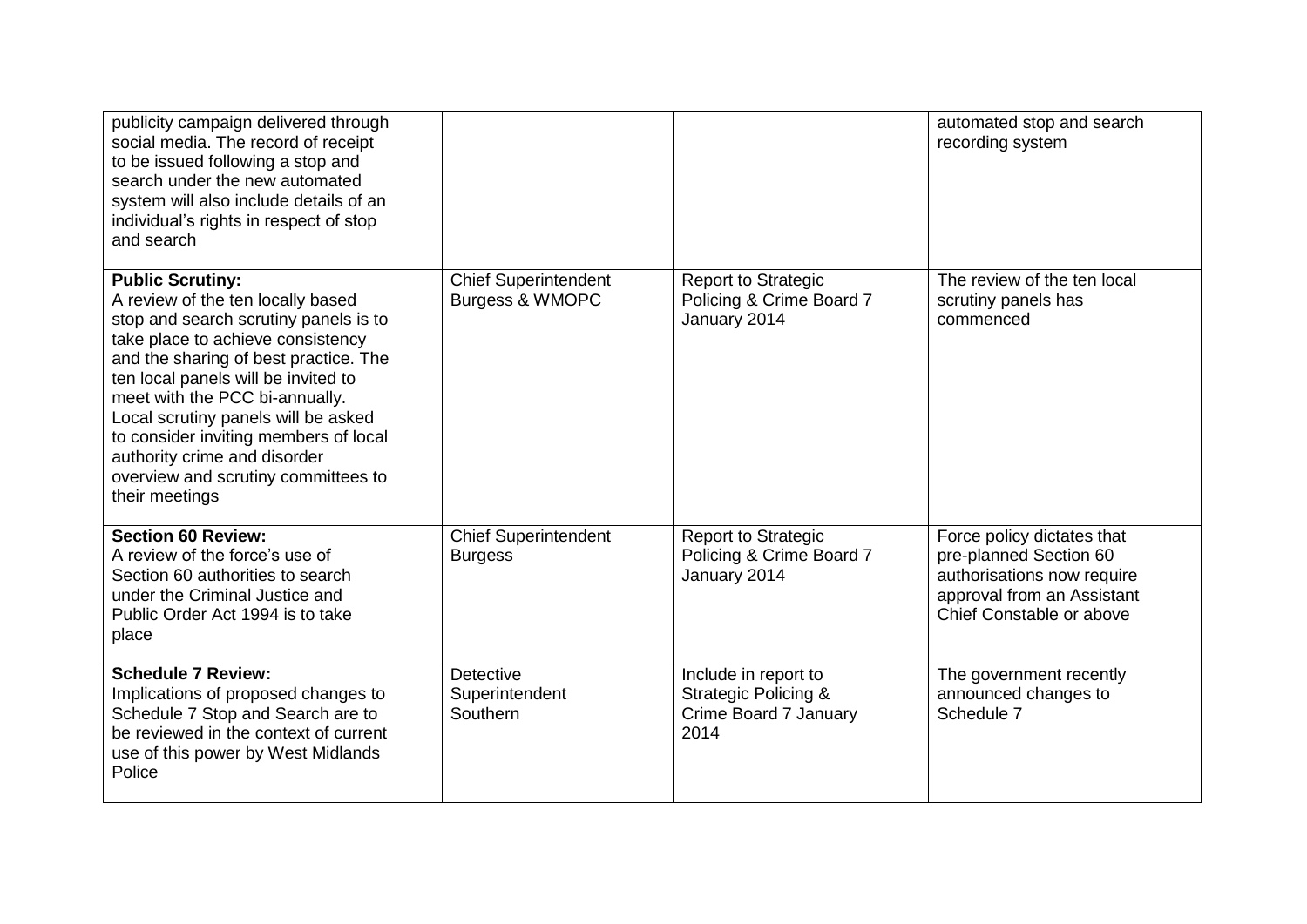| <b>Academic Research:</b><br>A review of existing research around<br>stop and search will take place with<br>a view to consolidating knowledge                                                                                                                        | <b>WMOPC</b>                                  | Paper April 2014 | Large volumes of research<br>on this subject matter have<br>taken place over many<br>years and should be<br>revisited                                                                      |
|-----------------------------------------------------------------------------------------------------------------------------------------------------------------------------------------------------------------------------------------------------------------------|-----------------------------------------------|------------------|--------------------------------------------------------------------------------------------------------------------------------------------------------------------------------------------|
| <b>Outside Agencies:</b><br>A review will take place to<br>understand the impact of the use of<br>stop and search in WMP's force<br>area by other forces and policing<br>agencies                                                                                     | <b>Chief Superintendent</b><br><b>Burgess</b> | Ongoing          | Agencies also conducting<br>stop and search in WMP's<br>force area include British<br><b>Transport Police, Central</b><br>Motorway Patrol Group and<br>the National Crime Agency           |
| <b>Peer Review:</b><br>West Midlands Police will invite<br>other police forces to assess various<br>aspects of our approach to<br>improving of use of stop and search                                                                                                 | <b>Chief Superintendent</b><br><b>Burgess</b> | Ongoing          | The training package has<br>already been reviewed by<br>Dorset Constabulary and<br>Leicestershire Police                                                                                   |
| <b>Body worn cameras:</b><br>West Midlands Police is piloting the<br>use of body worn cameras, their<br>relevance to stop & search will be<br>explored during this pilot                                                                                              | <b>Chief Superintendent</b><br><b>Burgess</b> | Ongoing          | Body worn cameras are to<br>be piloted on Birmingham<br>South LPU and by the Safer<br>Travel Team across the<br>force area                                                                 |
| <b>Home Office Consultation:</b><br>The Home Office have recently<br>conducted a national consultation on<br>stop and search. The force will<br>respond to the recommendations<br>that are made. It is not yet known<br>when the recommendations will be<br>published | <b>Chief Superintendent</b><br><b>Burgess</b> | Ongoing          | Both the force and the PCC<br>made submissions to the<br>national consultation. The<br>PCC's response included<br>issues raised during the<br>stop and search summit<br>held in September. |